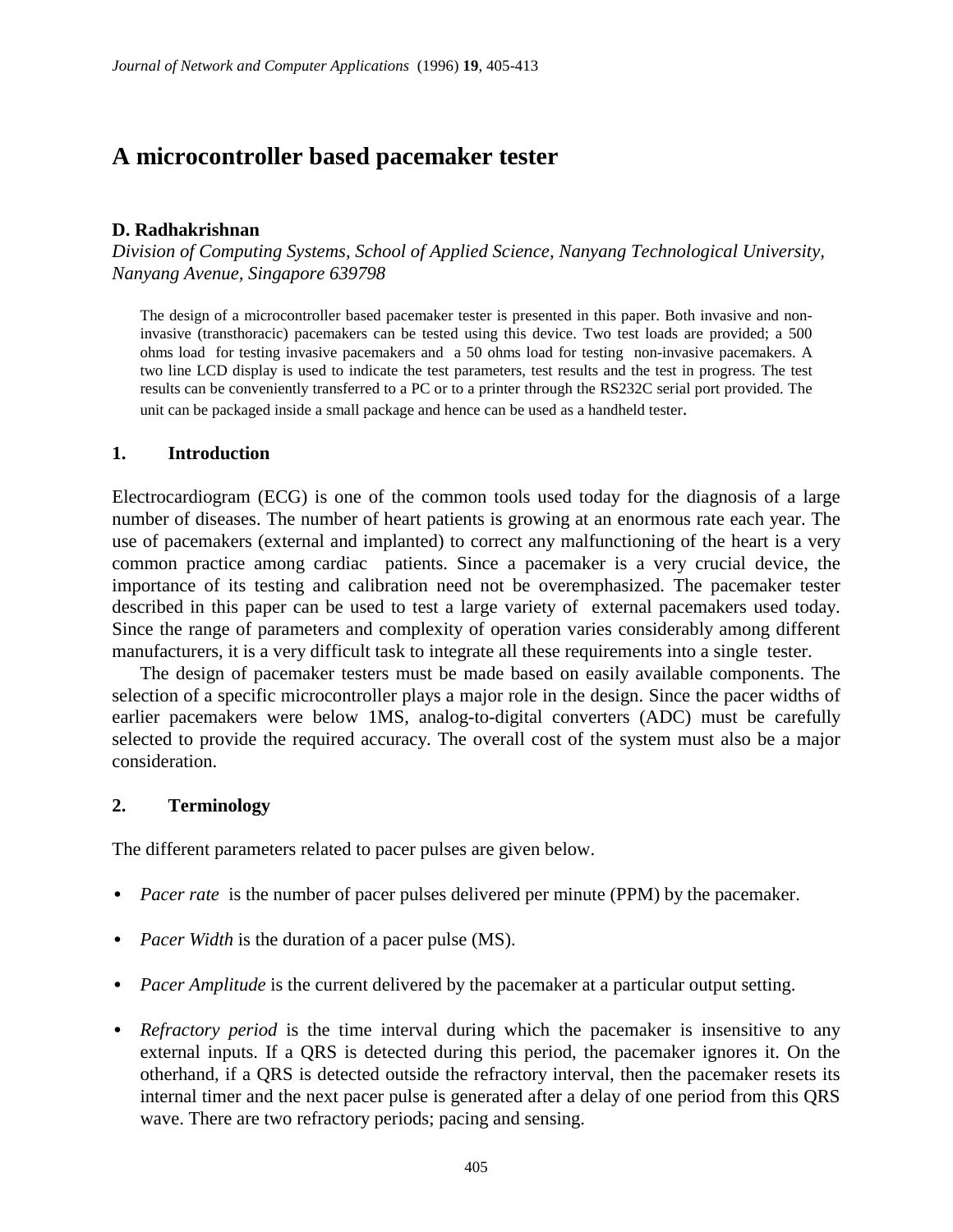- *Pacing Refractory period* is the maximum time interval after the generation of a pacer pulse during which time the presence of a QRS wave is ignored by the pacemaker.
- *Sensing Refractory period* is the maximum time interval after a QRS wave is sensed by the pacemaker during which time the presence of a second QRS wave is ignored.
- *Sensitivity* is the minimum QRS amplitude required to cause the pacemaker to operate in the demand mode. (A QRS wave of this amplitude will be sensed by the pacemaker.)
- *A-V delay* is the interval between an atrial stimulus and the subsequent ventricular stimulus.
- *Noise Immunity* is the maximum amplitude of noise signal that will not affect the correct performance of the pacemaker.

A few pacemaker testers are available in the market today [10-11]. These testers are equipped to measure the above mentioned parameters. But none of them have the capability for automatic measurement of any of the above test parameters. For example, the measurement of pacing refractory period is carried out by manually selecting different time intervals on the tester and continuously monitoring the pacemaker until an appropriate response is received. The last tester setting gives the pacing refractory period. On the otherhand the tester described in this paper measures each test parameter automatically without any manual intervention.

### **3. System Design**

A block diagram of the pacemaker tester is shown in Figure 1. The microcontroller houses the program and controls all peripherals. The external static RAM stores all the data collected during the normal test operation and is also used as temporary storage during floating point calculations. The pacemaker output directly feeds into an input selection logic network which selects the test load using a multiplexer (MUX) based on the manufacturer's specifications. The output of this network feeds into an ADC for converting the analog signals into digital data for subsequent processing. The digital data output of the ADC is saved in the RAM. A digital-to-analog converter (DAC) is used to generate different test waveforms for the pacemaker. An LCD display is used for menu display and output indications. The keypad selects the particular test to be performed. The power supply unit provides regulated  $\pm$ 5V dc for the whole system and  $+2.5V$ dc to the reference inputs of ADC and DAC. This power is derived from a 9V dc battery using a charge pump and a few voltage regulator chips.

## 3.1 *Microcontroller*

The microcontroller selected is a derivative of the well-known 80C31: the Philips 80C52 [1]. This is an 8 bit microcontroller which contains an 8kx8 ROM, a 256x8 RAM, four 8-bit ports  $(P_0, P_1, P_2, P_3)$ , three 16-bit counters/timers, a six-source, two-priority level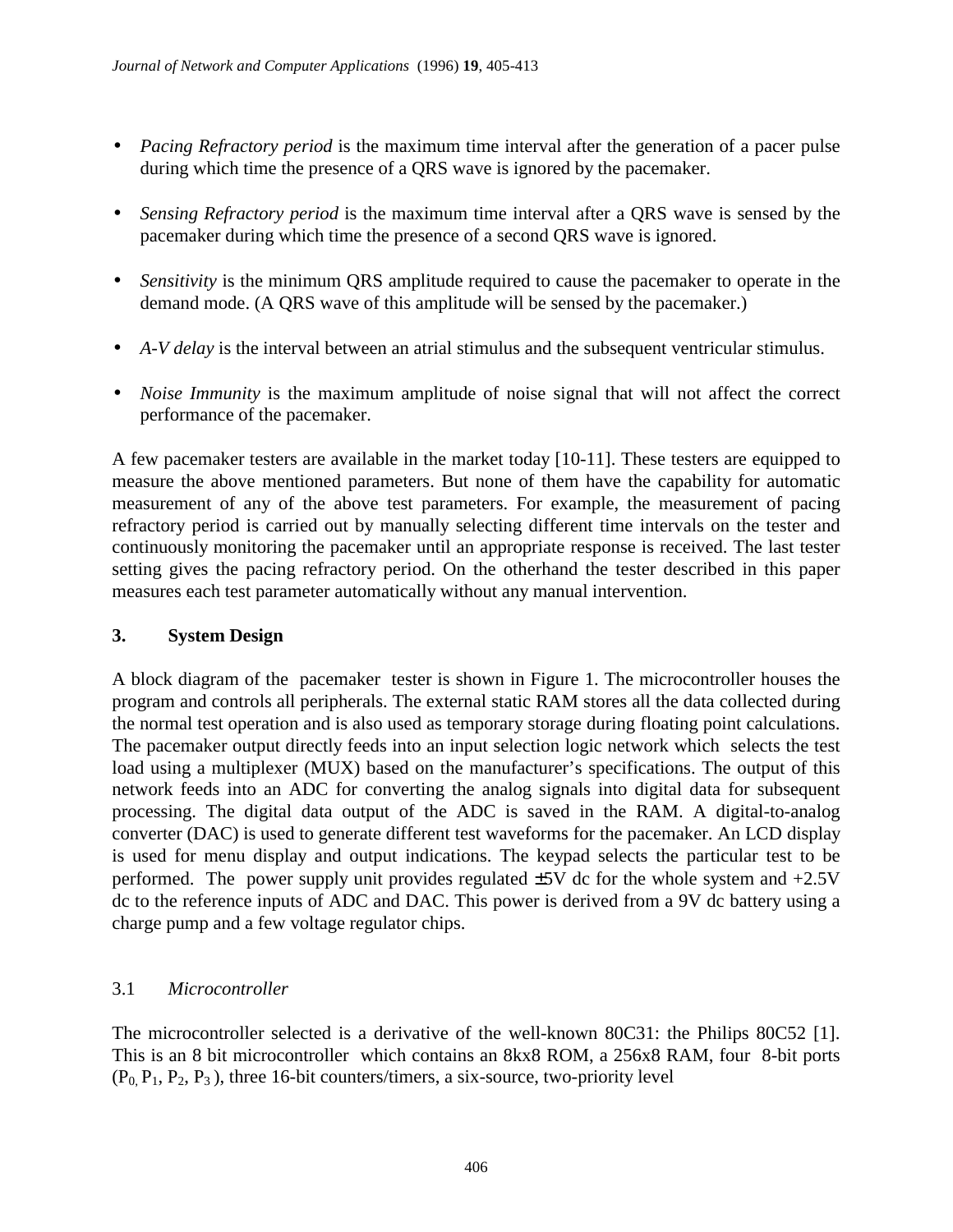

Figure 1. Block Diagram of Pacemaker Tester



Figure 2. Microcontroller, Address Decoder and Control Signals

nested interrupt structure, a serial I/O port, and on-chip oscillator and clock circuits. The main program is written in assembly code and the compiled code is stored in the internal ROM. The program code depends on the different measurements to be carried out.

The Ports  $P_2$  and  $P_0$  are used as address and data busses respectively. Port  $P_1$  is used for controlling the keypad and Port  $P_3$  is used for controlling the analog-to-digital converter (ADC). An 8 bit latch  $L_2$  is used for generating extra control signals for the LCD display, digital-toanalog converter (DAC) and the multiplexer (MUX). A simple RC circuit is used for initializing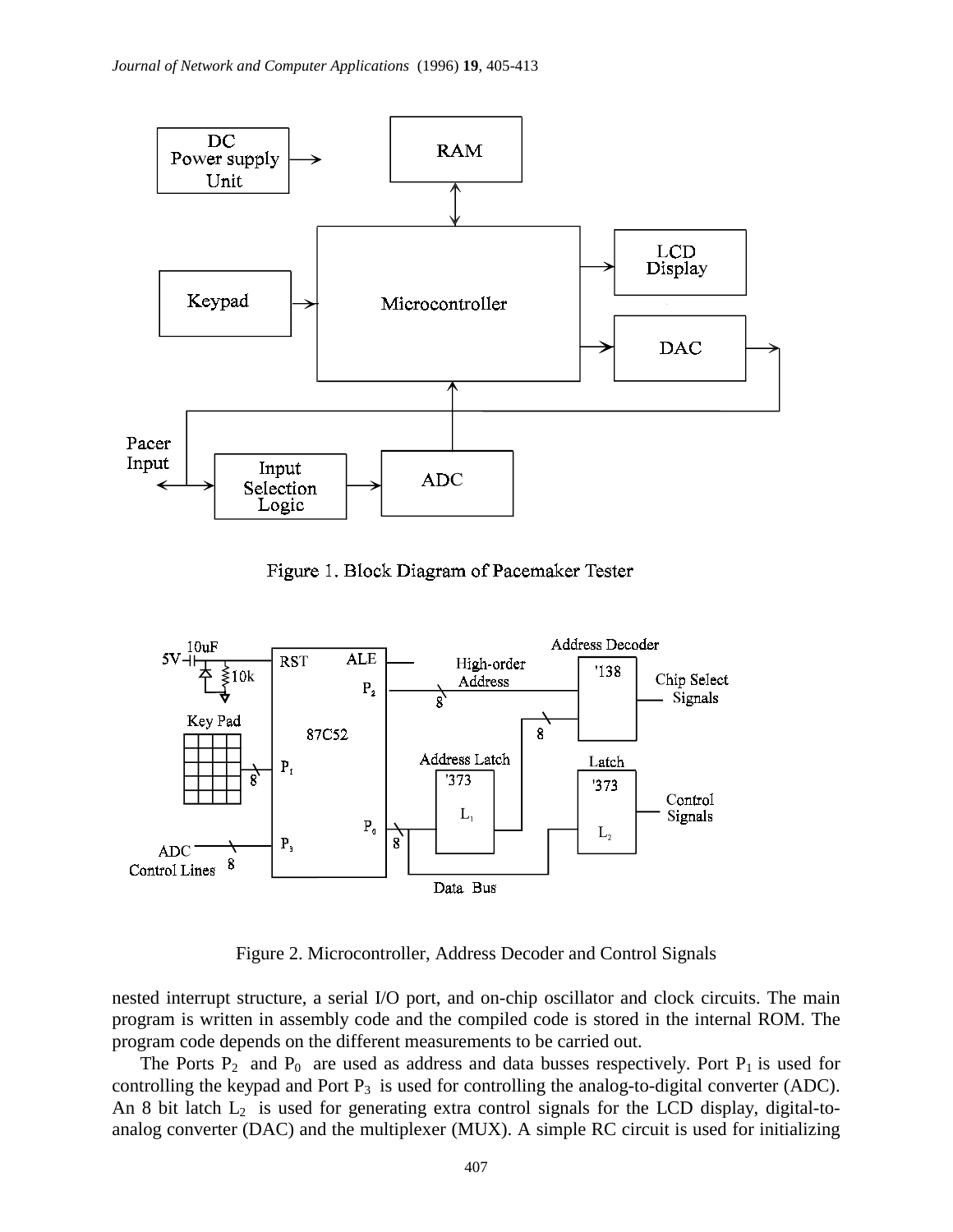the microcontroller on power up (RST) as shown in Figure 2. A good choice is  $R=10k$  and C=10uF. A crystal of 11.0592 MHz is a good choice for clock frequency. An 8 bit latch 74C373  $(L<sub>1</sub>)$  is used for latching the lower order address byte from P<sub>0</sub> bus. The higher order 8 bits of the address is available directly from  $P_2$  port. A 3X8 address decoder is used to generate the chip select (CS) signals for the different devices in the tester. The CMOS decoder 74C138 is used for this purpose. The 3 enable signals together with the 3 address lines in '138 can be carefully selected to generate the proper decoder outputs. The RXD  $(P_{3,0})$  and TXD  $(P_{3,1})$  leads can be used to transfer data to a PC through an RS232C interface.



Figure 3. Input Selection Logic and Analog-to-digital Converter

#### 3.2 *Input Selection Logic*

The pacemaker output leads feed directly into the input selection logic. For normal testing these outputs are connected to the "Ventricular input" leads of the tester as shown in Figure 3. The "Atrial input" leads are connected to the "Atrial output" leads on the pacemaker during A-V delay measurement. The input network is responsible for the selection of different loads to be connected to the pacemaker and also for amplifying the pacer pulses before feeding to the input of ADC. Two loads are provided; one a 50Ω and another 500Ω. Invasive pacemakers are always tested using the 500 $\Omega$  load and non-invasive ones using the 50 $\Omega$  load. A slide switch S1 is used for selecting the load. When S1 is open, the load seen at the ventricular input leads is  $500\Omega$ , otherwise 50Ω ( for transthoracic pacemakers). In transthoracic pacemakers the current level could go to as high as 200mA. Hence an input attenuation network is included to scale down the voltage. This attenuation network feeds into a dual channel multiplexer (DG409). The scale factors used are 1:10 and 1:100 at  $X_0$  and  $X_1$  inputs of the MUX. Similar attenuation values are provided on the atrial pacer input leads for  $X_2$  and  $X_3$  respectively.

The MUX output is amplified by a differential amplifier (gain  $\approx$  10) before feeding to the analog-to-digital converter.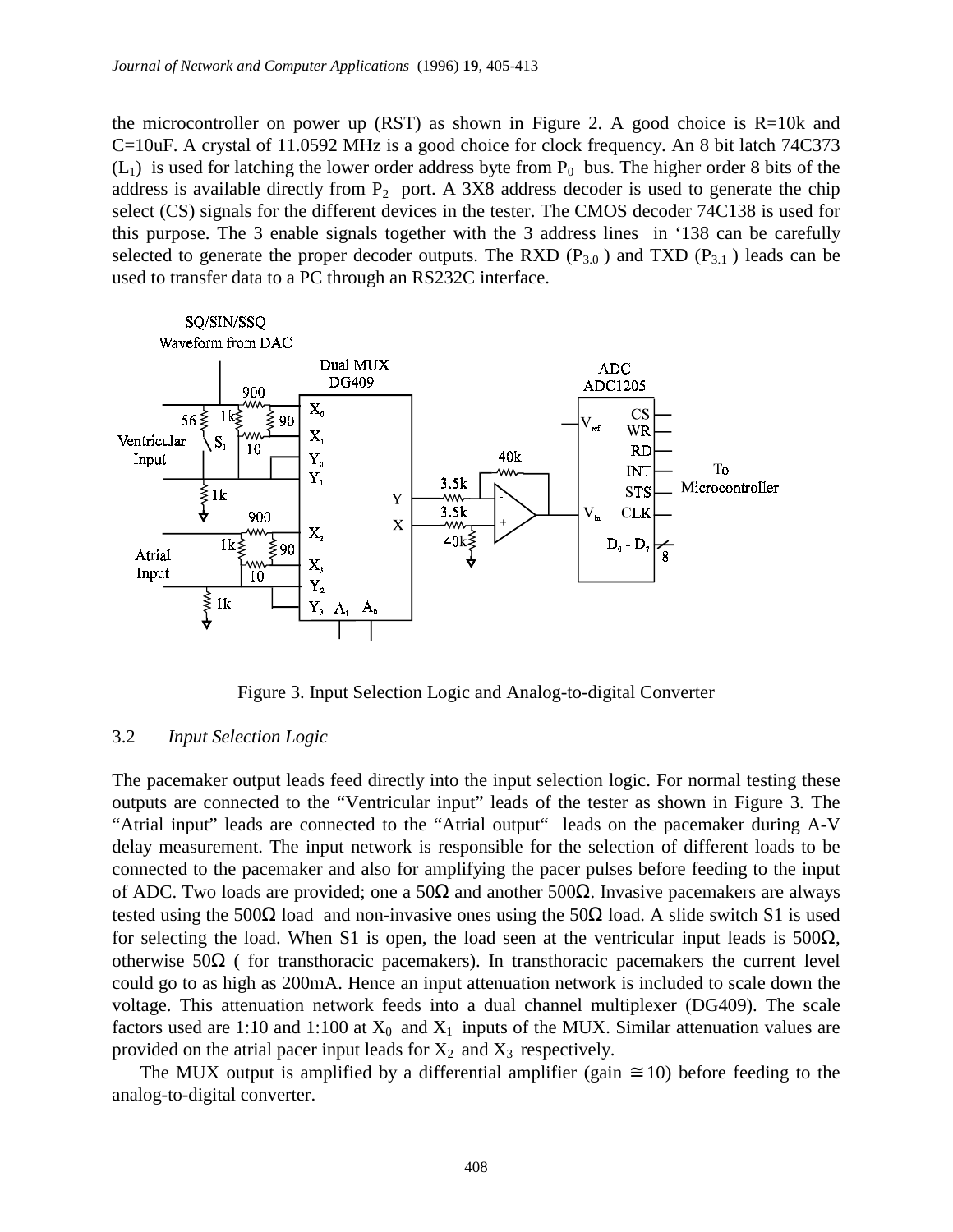### 3.3 *Analog-to-digital Converter (ADC)*

An 8 bit parallel analog-to-digital converter (ADC1205) is used for converting the pacer signal to digital data. The ADC control leads (WR, RD, INT, STS, and CLK) are fed from the microcontroller. The chip select (CS) line is controlled from the address decoder logic. The ALE output of the microcontroller feeds the clock input (CLK) to ADC. The frequency of this signal is 1/6 of the microcontroller clock frequency. The data output lines are tied to the data bus on the microcontroller.



Figure 4. Waveform Generator using Digital-to-analog Converter

### 3.4 *Digital-to-analog Converter (DAC)*

A dual channel 8 bit DAC (AD7528) is used to generate the test waveforms Sine (SIN), Square (SQR), and Haversine (SSQ) as shown in Figure 4. Three separate look-up tables are used to store these waveforms. The SQR and SSQ waveforms are used to test the sensitivity of the pacemaker as well as its refractory period. The SIN waveform is used for testing the noise immunity. Of the two channels in the DAC one of them is used to control the amplitude of the generated waveform (Channel A). This allows 256 different amplitude selections for the waveform.

### **4. Test Generation**

A comprehensive set of tests for the pacemaker include the measurement of pacer amplitude, pacer width, pacer rate, refractory periods, sensitivity, A-V delay and noise immunity. In fact, the pacemaker must be tested for its full range of parameter values as specified by the manufacturer. Hence for example, pacer amplitude measurement must be done under varying test loads at various current settings, refractory period and sensitivity measurements using signals of varying shapes, pacer rate at various rate settings and so on. To this end, the individual characteristics and parameter ranges of different pacemakers are first tabulated [2-9]. A comprehensive set of such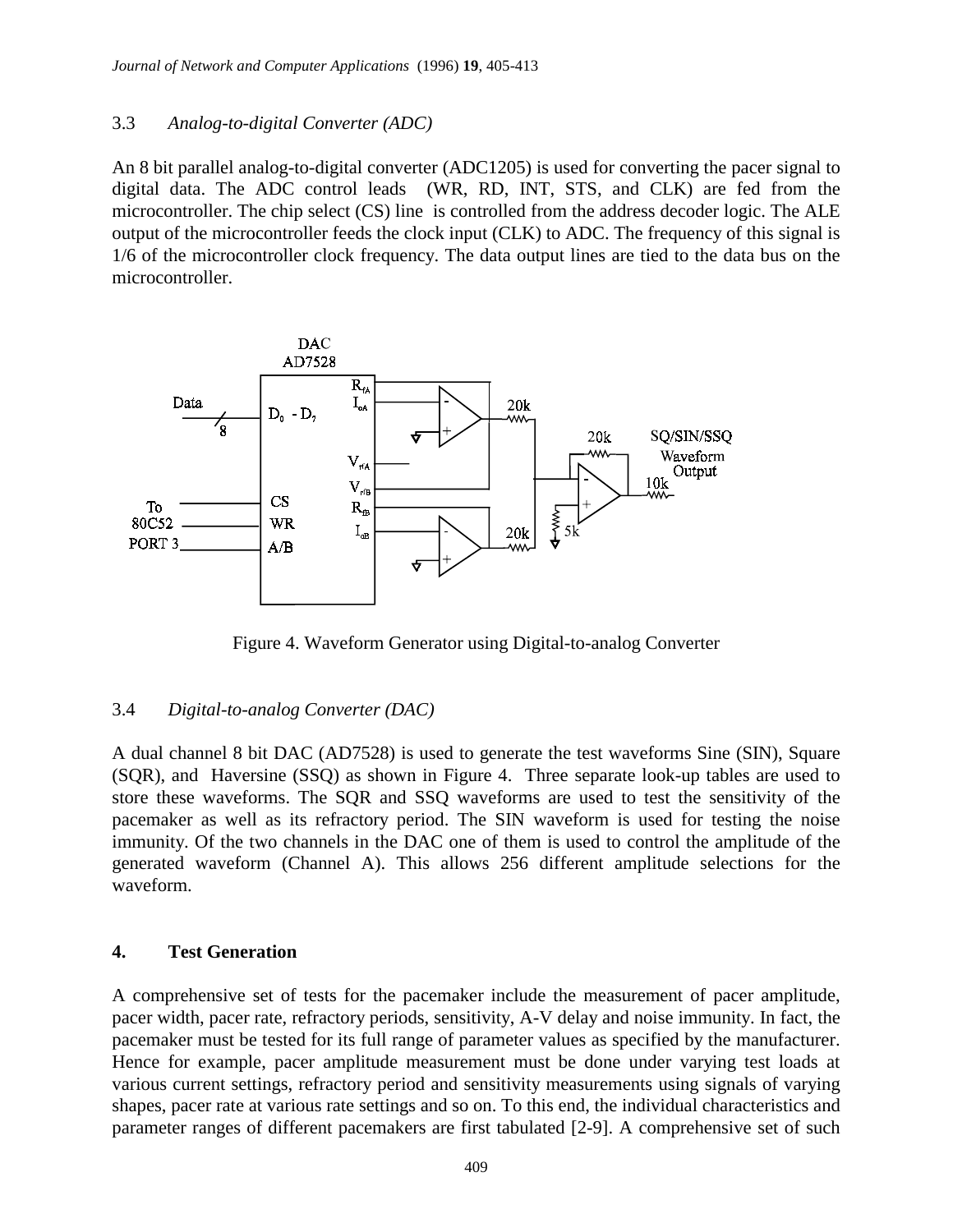requirements is given in Table 1. This table lists the pacemaker parameter ranges for both invasive and non-invasive pacemakers. Furthermore Square and Haversine waveforms are recommended by different manufacturers for testing the refractory periods as well as the demand sensitivity. Based on the parameter ranges given in Table 1, and the test waveform requirements, a comprehensive list of tester parameters with appropriate test ranges are identified. This is given in Table 2.

| <b>Test Parameters</b>        | <b>Invasive Pacemakers</b> | <b>Non-invasive Pacemakers</b> |
|-------------------------------|----------------------------|--------------------------------|
|                               |                            |                                |
| Rate (PPM)                    | 30-180                     | 30-180                         |
| Current (mA)                  | $0.1 - 20$                 | $0 - 200$                      |
| Load (ohms)                   | 300-1200                   | $0-1k$                         |
| Pacer Width (MS)              | $0.8 - 1.8$                | $20 - 40$                      |
| <b>Refractory Period (MS)</b> | 90-335                     | 200-340                        |
| Sensitivity (mV)              | $1 - 100$                  |                                |
| A-V Delay (MS)                | $0 - 300$                  |                                |
| 50/60 Hz Noise Immunity       | 100mV at max. sensitivity  |                                |

Table 1. Pacemaker Parameter Test Ranges

Table 2. Parameter Specifications for the Pacemaker Tester

| <b>Test Parameters</b> | <b>Invasive Pacemaker</b> | Non-invasive Pacemaker |
|------------------------|---------------------------|------------------------|
| Test Load (ohms)       | 500                       | 50                     |
| Amplitude (mA)         | $0.1 - 25$                | $1 - 200$              |
| Pacer Rate (PPM)       | 20-1000                   | 20-1000                |
| Pacer Width (MS)       | $0.8 - 80$                | $0.8 - 80$             |
| Refractory Period/     | 10,25,40,100,200MS        | 10,25,40,100,200MS     |
| Sensitivity            | SQ, SSQ Waves             | SQ, SSQ Waves          |

### 4.1 *Algorithm*

The first requirement in generating an algorithm is to detect the pacer waveform in the presence of noise signals. This depends on the signal level of the waveform. As the signal level decreases, detecting the waveform becomes more and more difficult. A three point detection method is used to detect the presence of a pacer wave. First a minimum signal threshold value is selected so that when the input level is below (above) this represents the absence (presence) of a pacer wave. This is fixed based on the minimum pacer amplitude. Once the threshold value is fixed, the following criteria is used for the selection of the three points.

1. The first point is selected to be lower than the specified threshold value.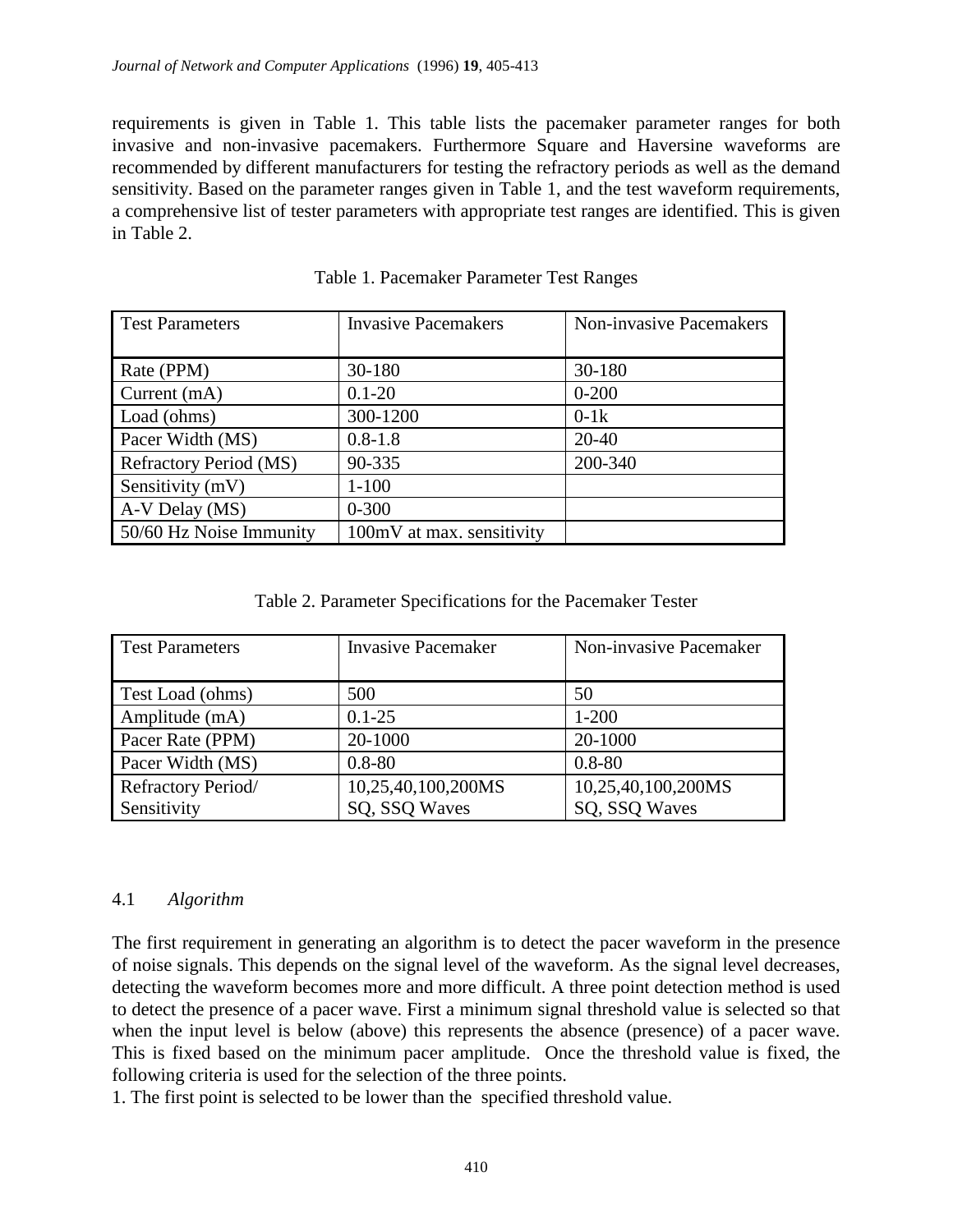2. The second point identifies the starting of a waveform. The magnitude at this point must be greater than the selected threshold value.

3. The third point is chosen so that the waveform can be separated from transient noise spikes and also to indicate the presence of a sustained pacer wave. The signal level at this point must be higher than that for point 2.

Once the pacer is on, the next step is to detect the termination of the pacer. This is achieved simply by comparing the input signal level with the selected threshold value. Once the signal level falls below this value the pacer is assumed to have ended. Having detected the occurrence of a pacer the next step is to perform various measurements. These tests are selected from the displayed menu using the keypad.

To measure the pacer rate a 1MS timer is started whenever the tester senses the beginning of a pacer pulse. The timer is stopped at the beginning of the next consecutive pacer pulse. Now a count of the number of 1MS timer interrupts is a good measure of the pacer rate. One of the microcontroller timers is used for this purpose.

Pacer width is measured based on the total number of ADC samples while the pacer is on. Hence pacer width accuracy depends on the sampling rate of ADC.

Pacer amplitude measurement is done by measuring the voltage developed across the precision load resistance with the pacemaker output current flowing through it. This voltage when divided by the precision load resistance gives the amplitude.

A-V delay is measured by counting the number of lMS timer interrupts between an atrial pacer and the subsequent ventricular pacer.

The measurement of paced refractory period uses a few cycles of the pacemaker output. First the tester measures the pacer-to-pacer interval T. Then it puts out a SQR/SSQ wave 40MS wide delayed by an interval 'D', which is more than the pacing refractory period, from the last pacer pulse. The pacemaker senses this wave. The delay time 'D' is then decremented in steps during every cycle until the SQR/SSQ waveform is not sensed by the pacemaker. The maximum value of the interval 'D' for which the pacemaker does not sense this wave is the pacing refractory period.

The sensed refractory period is measured in a similar manner, except that the tester now generates two SQR/SSQ waves instead of one. The first wave is generated at a fixed delay from a pacer pulse which is greater than the paced refractory period. The pacemaker always senses this wave. The second one is generated at a delay 'D' from the first wave. Initial value of 'D' is selected to be greater than the sensed refractory period. Hence the first time on, the pacemaker senses both the waves. On subsequent cycles, the delay 'D' is reduced in steps until the pacemaker is unable to sense the second one. The maximum value of 'D' for which the pacemaker does not sense the second wave is the sensed refractory period.

For sensitivity measurement also different waveforms (Square and Haversine) are selectable with widths varying in steps from 10 to 200MS. Once a waveform with a particular width is selected, the tester first generates this waveform with an amplitude of 100mV irrespective of the sensitivity control setting and pacer rate control setting on the pacemaker as long as the pacing rate is set below 150PPM. This waveform is delayed from the pacer pulse so that it is outside the pacing refractory period. The tester then checks whether or not this wave is sensed by the pacemaker. If it is not sensed, then, a message "exceeded" is displayed which means that the pacemaker needs an amplitude more than 100mV for sensing at that setting. If the wave is sensed, the tester then reduces the amplitude in steps until it reaches the lowest value required for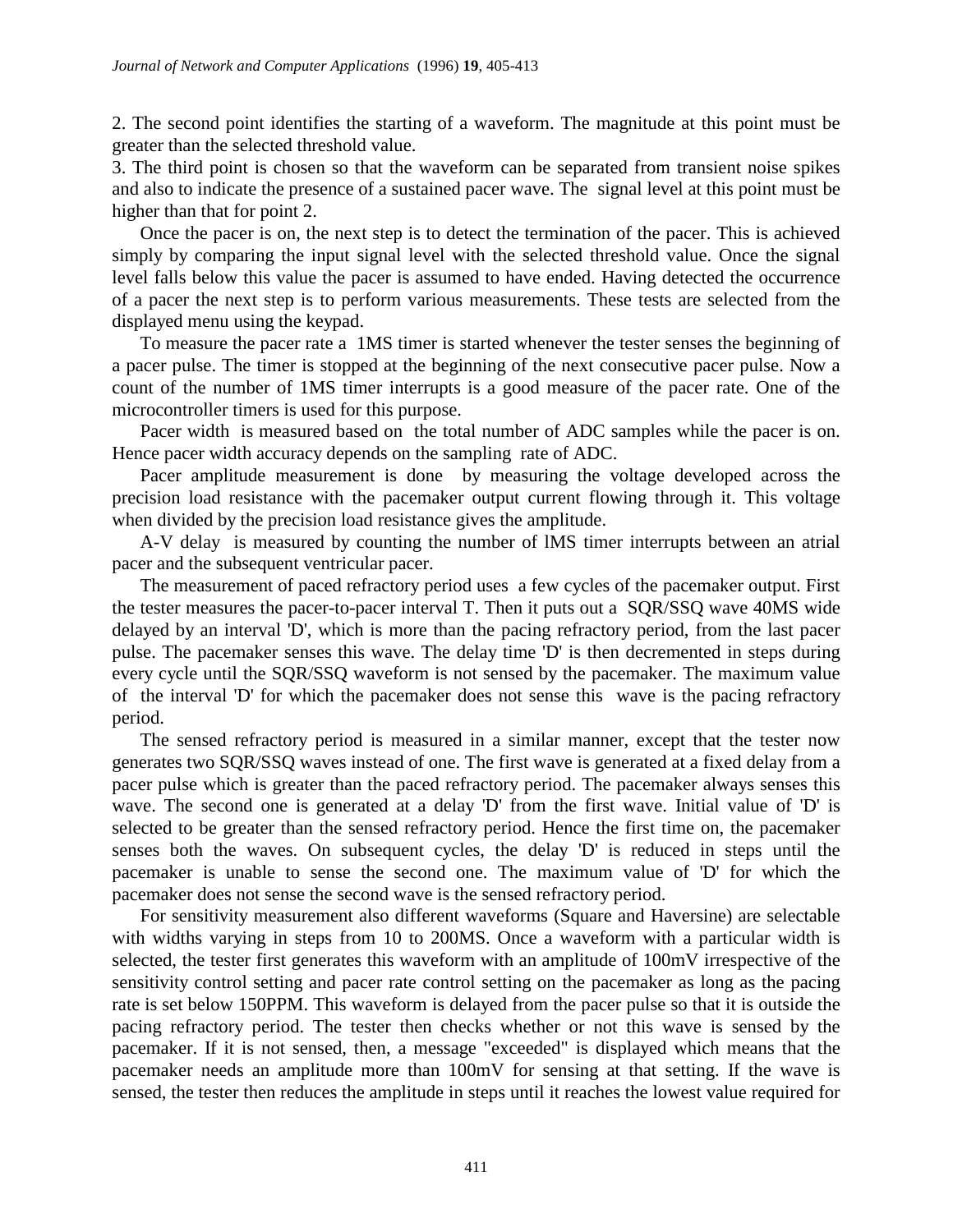the pacemaker to sense it. (The algorithm used here converges to the lowest value in the least number of cycles.) This lowest value is the sensitivity.

Noise immunity measurements are done by feeding sine waveforms at 50  $\&$  60 Hz to the pacemaker. These waveforms are generated by the waveform generator of Figure 4. During this test the amplitudes of these waveforms are varied until they exceed the rated noise immunity level (100mV). The pacemaker sensitivity must be set to its maximum value during this test.

#### 4.2 *Auto Test Mode*

This is a very powerful feature provided wherein the tests are performed in a semi-automatic manner without much user intervention. Test and documentation time can be greatly reduced using this feature. For each parameter being tested, a number of different test values are preprogrammed in the tester. The user has the option of running all these tests with the given default values, or running one or more of them with user selectable values, or skipping one or more of these tests. If the user modifies a value, this modified value can be saved so that it can be used for subsequent tests as long as the unit is not switched Off. (The user can also leave the modified value unsaved so that the original default values will be output during subsequent tests.) The test sequence continues until all the parameters are tested.

Once a test is run on the tester, it stores the measured value for future reference. At the completion of the test sequence, the results can either be sent to a printer or to a PC through the RS232C interface. At this time both the set and measured values can be compared and if there is a mismatch of more than a certain percentage, then a comment to that effect can be printed.

#### **5. Conclusion**

A simple low cost pacemaker tester is presented here. The design is based on the Philips 80C52 microcontroller. All test results are based on three elements, the crystal oscillator, voltage reference source and the precision load resistance. Time measurements use a lMS timer, controlled by the crystal oscillator running at 11.0592MHz. Voltage and current measurements use a precision load resistance and the reference voltage source. The reference voltage source (Vref) is set at  $+2.5V$  dc.

#### **References**

- 1. Philips, 1994. 80C51-Based 8-Bit Microcontrollers, The Netherlands
- 2. Medtronic 5375 Pulse Generator Technical Reference Manual
- 3. Medtronic 5880A External Demand Pacemaker Technical Reference Manual
- 4. Medtronic 5330 AV Sequential Demand Pacemaker Technical Reference Manual
- 5. Medtronic 5345 DDD Temporary Pacemaker Technical Reference Manual
- 6. Physio-Control LIFEPAK 9P Pacemaker/Defibrillator Technical Reference Manual
- 7. HP CodeMaster Defibrillator/Pacemaker Technical Reference Manual
- 8. MDE Escort 300A Defibrillator/Pacemaker Technical Reference Manual
- 9. Zoll PD100 Pacemaker/Defibrillator Technical Reference Manual
- 10. Bio-Tek Pacemaker Tester User Manual

<sup>11.</sup> Environics PaceAlyzer PFA-1A Technical Reference Manual